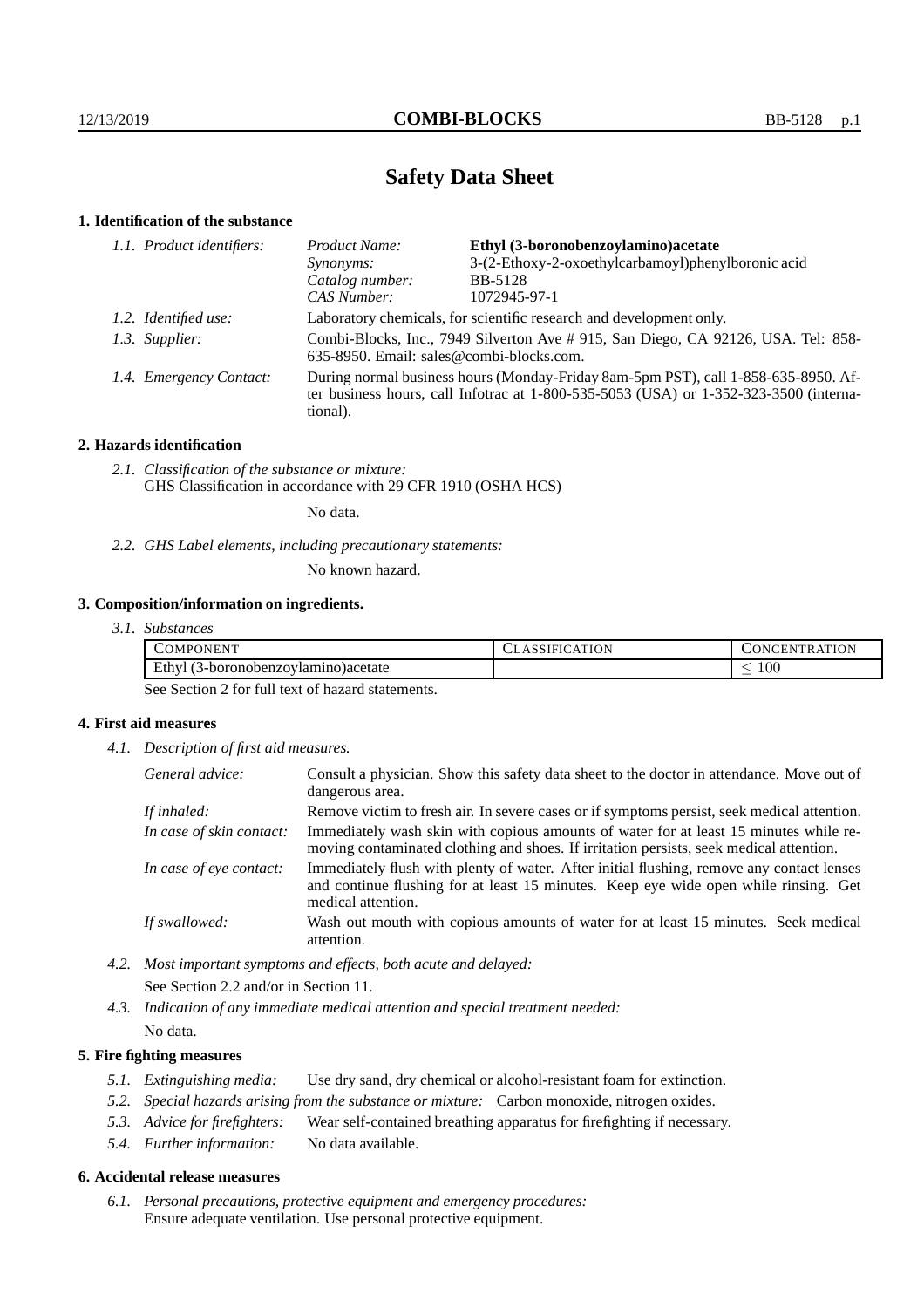| 6.2. Environmental precautions:   |                                                                                                                                                                                                                                                                    |                                                                                                                                                                                                                                                                                                                        |  |  |
|-----------------------------------|--------------------------------------------------------------------------------------------------------------------------------------------------------------------------------------------------------------------------------------------------------------------|------------------------------------------------------------------------------------------------------------------------------------------------------------------------------------------------------------------------------------------------------------------------------------------------------------------------|--|--|
|                                   | Should not be released into the environment. See Section 12 for additional ecological information.                                                                                                                                                                 |                                                                                                                                                                                                                                                                                                                        |  |  |
|                                   | 6.3. Methods and materials for containment and cleaning up:                                                                                                                                                                                                        |                                                                                                                                                                                                                                                                                                                        |  |  |
|                                   | Sweep up or vacuum up spillage and collect in suitable container for disposal.                                                                                                                                                                                     |                                                                                                                                                                                                                                                                                                                        |  |  |
| 6.4. Reference to other sections: |                                                                                                                                                                                                                                                                    |                                                                                                                                                                                                                                                                                                                        |  |  |
|                                   |                                                                                                                                                                                                                                                                    | Refer to protective measures listed in Sections 8 and 13.                                                                                                                                                                                                                                                              |  |  |
|                                   | 7. Handling and storage                                                                                                                                                                                                                                            |                                                                                                                                                                                                                                                                                                                        |  |  |
|                                   | 7.1. Precautions for safe handling: Avoid contact with skin and eyes. Avoid inhalation of vapour or mist. Keep away<br>from sources of ignition - No smoking. Take measures to prevent the build up of electro-<br>static charge. For precautions see section 2.2. |                                                                                                                                                                                                                                                                                                                        |  |  |
|                                   | 7.2. Conditions for safe storage, including any incompatibilities: Keep container tightly closed in a dry and well-ventilated<br>place. Containers which are opened must be carefully resealed and kept upright to prevent<br>leakage.                             |                                                                                                                                                                                                                                                                                                                        |  |  |
|                                   | 7.3. Specific end use(s):                                                                                                                                                                                                                                          | Laboratory chemicals, for scientific research and development only.                                                                                                                                                                                                                                                    |  |  |
|                                   | 8. Exposure Controls / Personal protection                                                                                                                                                                                                                         |                                                                                                                                                                                                                                                                                                                        |  |  |
| 8.1. Control parameters:          |                                                                                                                                                                                                                                                                    |                                                                                                                                                                                                                                                                                                                        |  |  |
|                                   |                                                                                                                                                                                                                                                                    | Components with workplace control parameters: Contains no substances with occupational exposure limit values.                                                                                                                                                                                                          |  |  |
|                                   | 8.2. Exposure controls:                                                                                                                                                                                                                                            |                                                                                                                                                                                                                                                                                                                        |  |  |
|                                   |                                                                                                                                                                                                                                                                    | Appropriate engineering controls: Ensure that eyewash stations and safety showers are close to the workstation<br>location. Ensure adequate ventilation, especially in confined areas.                                                                                                                                 |  |  |
|                                   | Personal protective equipment:                                                                                                                                                                                                                                     |                                                                                                                                                                                                                                                                                                                        |  |  |
|                                   | Eye/face protection:                                                                                                                                                                                                                                               | Wear appropriate protective eyeglasses or chemical safety goggles as described by OSHA's<br>eye and face protection regulations in 29 CFR 1910.133 or European Standard EN166.                                                                                                                                         |  |  |
|                                   | Skin protection:                                                                                                                                                                                                                                                   | Handle with gloves. Gloves must be inspected prior to use. Use proper glove removal<br>technique (without touching glove's outer surface) to avoid skin contact with this product.<br>Dispose of contaminated gloves after use in accordance with applicable laws and good<br>laboratory practices. Wash and dry hands |  |  |
|                                   | <b>Body Protection:</b>                                                                                                                                                                                                                                            | Complete suit protecting against chemicals, Flame retardant antistatic protective clothing.,<br>The type of protective equipment must be selected according to the concentration and<br>amount of the dangerous substance at the specific workplace.                                                                   |  |  |
|                                   | Respiratory protection:                                                                                                                                                                                                                                            |                                                                                                                                                                                                                                                                                                                        |  |  |

Control of environmental exposure: Prevent further leakage or spillage if safe to do so. Do not let product enter drains.

# **9. Physical and chemical properties**

*9.1. Information on basic physical and chemical properties*

| (a)     | Appearance:                                   | Solid          |
|---------|-----------------------------------------------|----------------|
| (b)     | Odour:                                        | No data        |
| (c)     | Odour Threshold:                              | No data        |
| (d)     | $pH$ :                                        | No data        |
| (e)     | Melting point/freezing point:                 | $110 - 120$ °C |
| (f)     | Initial boiling point and boiling range:      | No data        |
| (g)     | Flash point:                                  | No data        |
| (h)     | Evaporatoin rate:                             | No data        |
| (i)     | Flammability (solid, gas):                    | No data        |
| (j)     | Upper/lower flammability or explosive limits: | No data        |
| (k)     | Vapour pressure:                              | No data        |
| (1)     | Vapour density:                               | No data        |
| (m)     | Relative density:                             | No data        |
| (n)     | Water solubility:                             | No data        |
| $\circ$ | Partition coefficient: n-octanol/water:       | No data        |
| (p)     | Auto-ignition:                                | No data        |
| (q)     | Decomposition temperature:                    | No data        |
| (r)     | Viscosity:                                    | No data        |
| (s)     | Explosive properties:                         | No data        |
| (t)     | Oxidizing properties:                         | No data        |
|         |                                               |                |